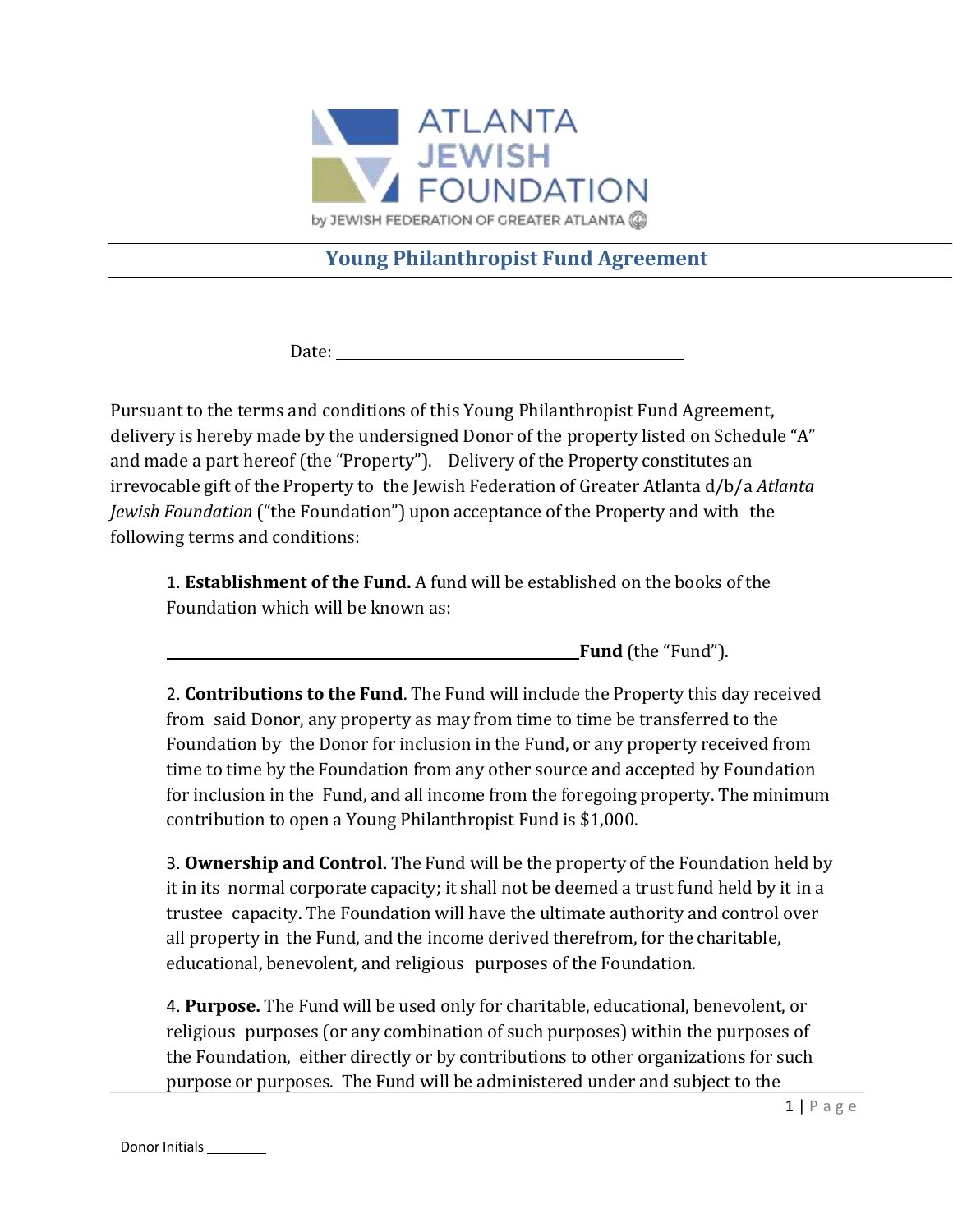Donor-Advised Fund Policies and Procedures and the Atlanta Jewish Foundation Donor-Advised Fund Official Guidebook , all as may be revised from time to time.

5. **Distributions/Grants.** (a) Donor or his or her designated advisor(s) retain the privilege of recommending distributions, or grants, from the Fund. Distributions from the Fund, within the limitations provided for in paragraph 4 above and paragraph 5B below, shall be made at such times, in such amounts, in such ways and for such charitable, educational, benevolent, or religious purposes (or any combination of such purposes) as the Foundation approves. The recommendations with respect to distributions will be solely advisory and Foundation will not be bound by such recommendations. It is the intention of the Donor that the Fund remain at Atlanta Jewish Foundation.

> A. **No Benefit Received.** A Donor of a Donor-Advised Fund or any other person may not receive any benefit or privilege in return for a distribution from a Donor-Advised Fund (this includes, for example, tickets to events, meals, auctions, and museum memberships).

> B. **Minimum Distributions**. Distributions should be for \$100 or more.

6. **Advisors and Successor Advisors to the Fund.** Subject to the restrictions set forth herein, the individuals named in Schedule "B" maintain the right to recommend distributions.

7. **Investments.** The Fund will be held as cash and not invested. When the Donor reaches 30 years of age, the Fund will be converted to a regular Donor-Advised Fund and, unless different investment choices are made, this Fund will be invested in the most moderate pool investment model available at the time of conversion.

8. **Fees.** The Young Philanthropist Fund will not be charged any fees. When the Donor reaches 30 years of age and the Fund converts to a regular Donor-Advised Fund, those fees set forth on the Foundation's regularly published schedule of fees in effect from time to time shall apply.

9. **Component Fund.** It is intended that the Fund will be a component part of the Foundation and that nothing in the Agreement will affect the status of Jewish Federation of Greater Atlanta as an organization described in Section 501(c)(3) of the Internal Revenue Code of 1986 (the "Code") and as an organization which is not a private foundation within the meaning of Section 509(a) of the Code. This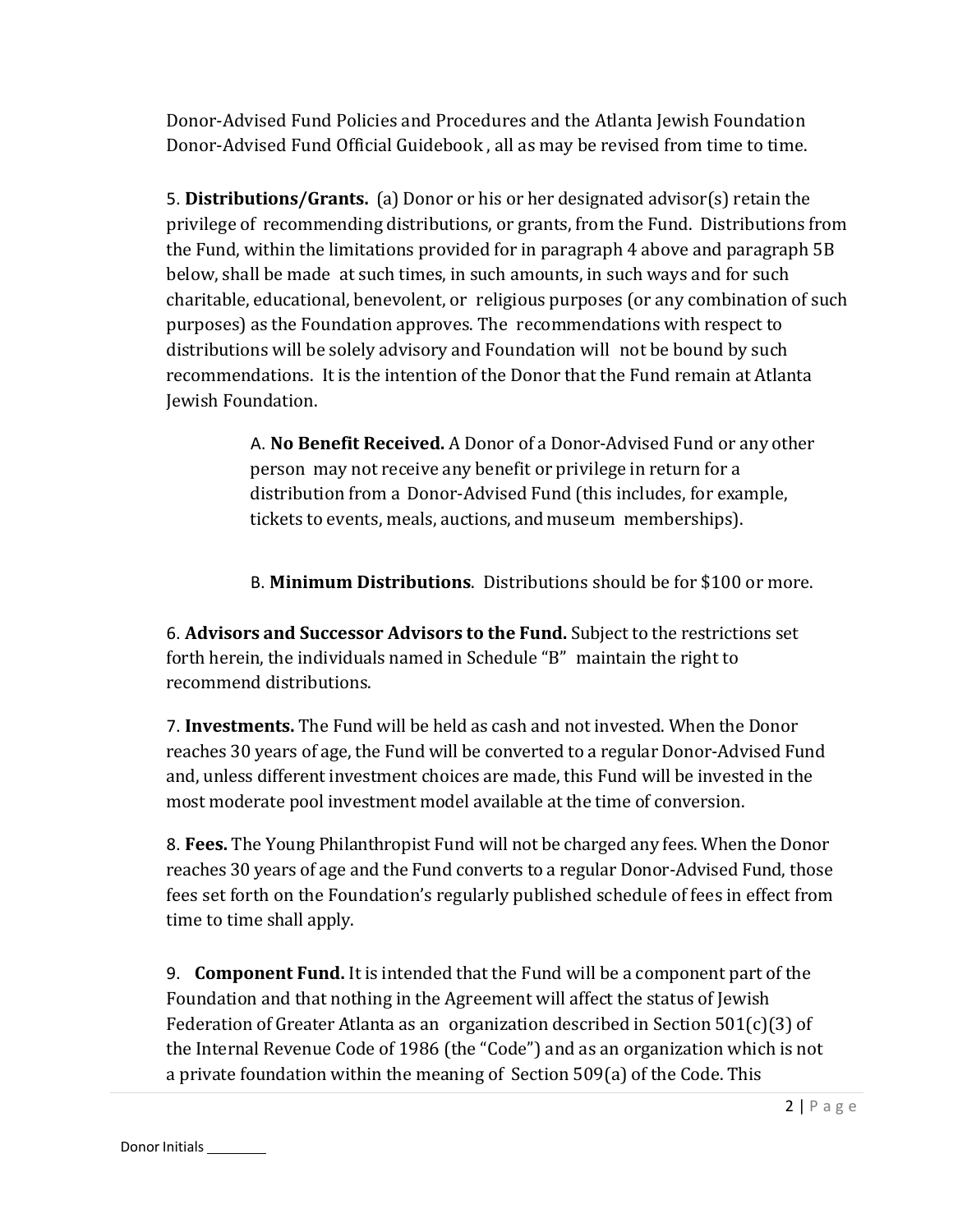Agreement will be interpreted in a manner consistent with the foregoing intention and so as to conform to the requirements of the foregoing provisions of the Code and any regulations issued pursuant thereto. The Foundation is authorized to amend this Agreement to conform to the provisions of any applicable law or government regulation in order to carry out the foregoing intention. Reference in this Agreement to provisions of the Code shall be deemed references to the corresponding provisions of any future Internal Revenue law.

Kindly indicate below your acceptance of this gift and of the foregoing terms and conditions.

| Accepted this | day of | .2022. |
|---------------|--------|--------|
|               |        |        |

**DONOR PARENT OR GUARDIAN IF DONOR IS UNDER 18** 

Receipt of the above-described property on this date is acknowledged.

#### **JEWISH FEDERATIONOF GREATER ATLANTA,INC. D/B/A ATLANTA JEWISH FOUNDATION.**

**\_\_\_\_\_\_\_\_\_\_\_\_\_\_\_\_\_\_\_\_\_\_\_\_\_\_\_\_\_\_\_\_\_\_\_\_\_\_\_\_ \_\_\_\_\_\_\_\_\_\_\_\_\_\_\_\_\_\_\_\_\_\_\_\_\_\_\_\_\_\_\_\_\_\_\_\_\_\_\_\_\_\_\_\_\_**

**\_\_\_\_\_\_\_\_\_\_\_\_\_\_\_\_\_\_\_\_\_\_\_\_\_\_\_\_\_\_\_\_\_\_\_\_\_\_\_\_ \_\_\_\_\_\_\_\_\_\_\_\_\_\_\_\_\_\_\_\_\_\_\_\_\_\_\_\_\_\_\_\_\_\_\_\_\_\_\_\_\_\_\_\_\_**

**By:\_\_\_\_\_\_\_\_\_\_\_\_\_\_\_\_\_\_\_\_\_\_\_\_\_\_\_\_** 

 Eric Robbins Chief Executive Officer **By:\_\_\_\_\_\_\_\_\_\_\_\_\_\_\_\_\_\_\_\_\_\_\_\_\_\_\_\_** 

 Jori Mendel Interim Chief Foundation Officer

2043438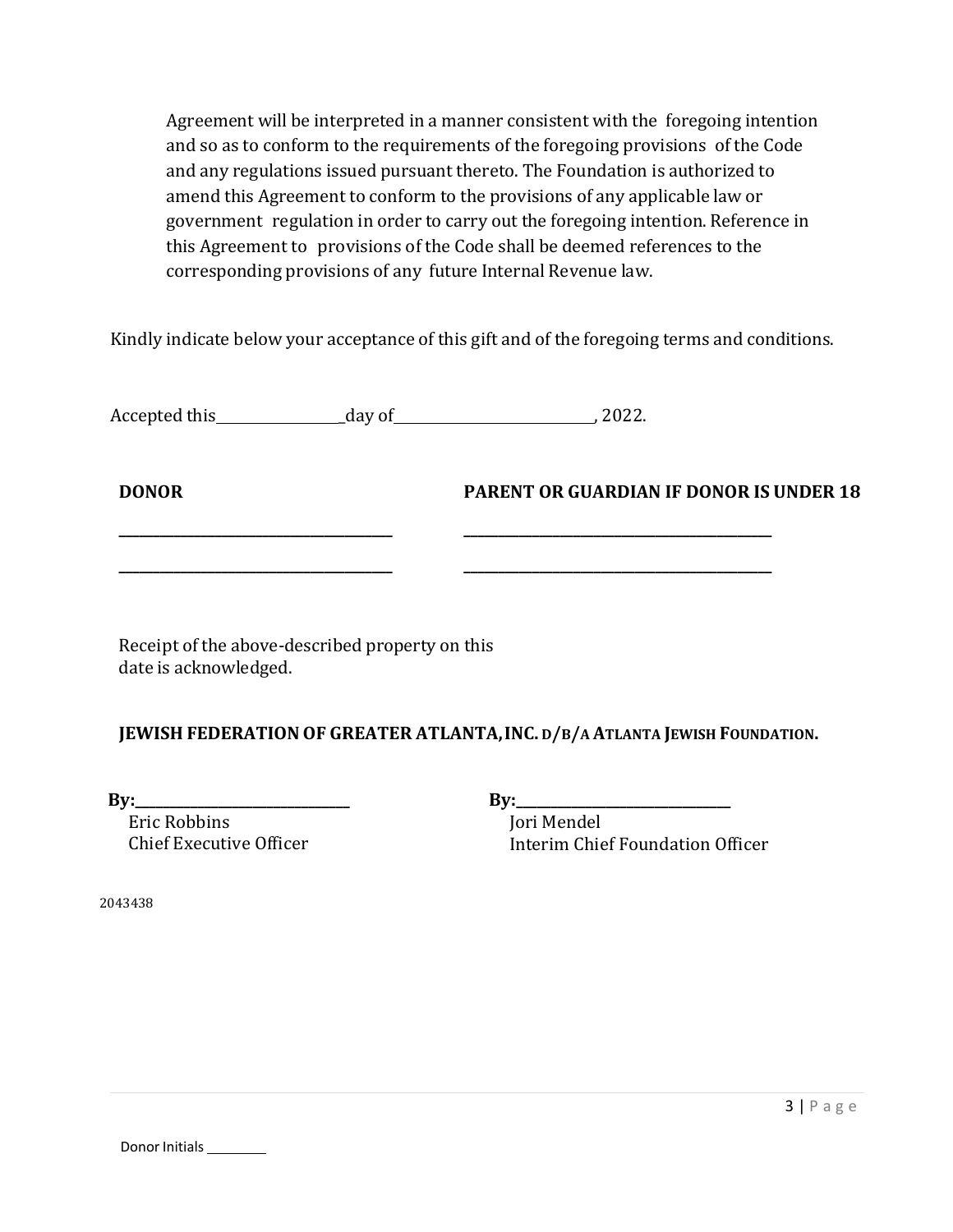### **SCHEDULE A**

#### **Listing of property transferred to the Federation to fund a new Young Philanthropist Fund.**

(If funding with cash, please make check payable to Jewish Federation of Greater Atlanta and indicate check number, date and amount.)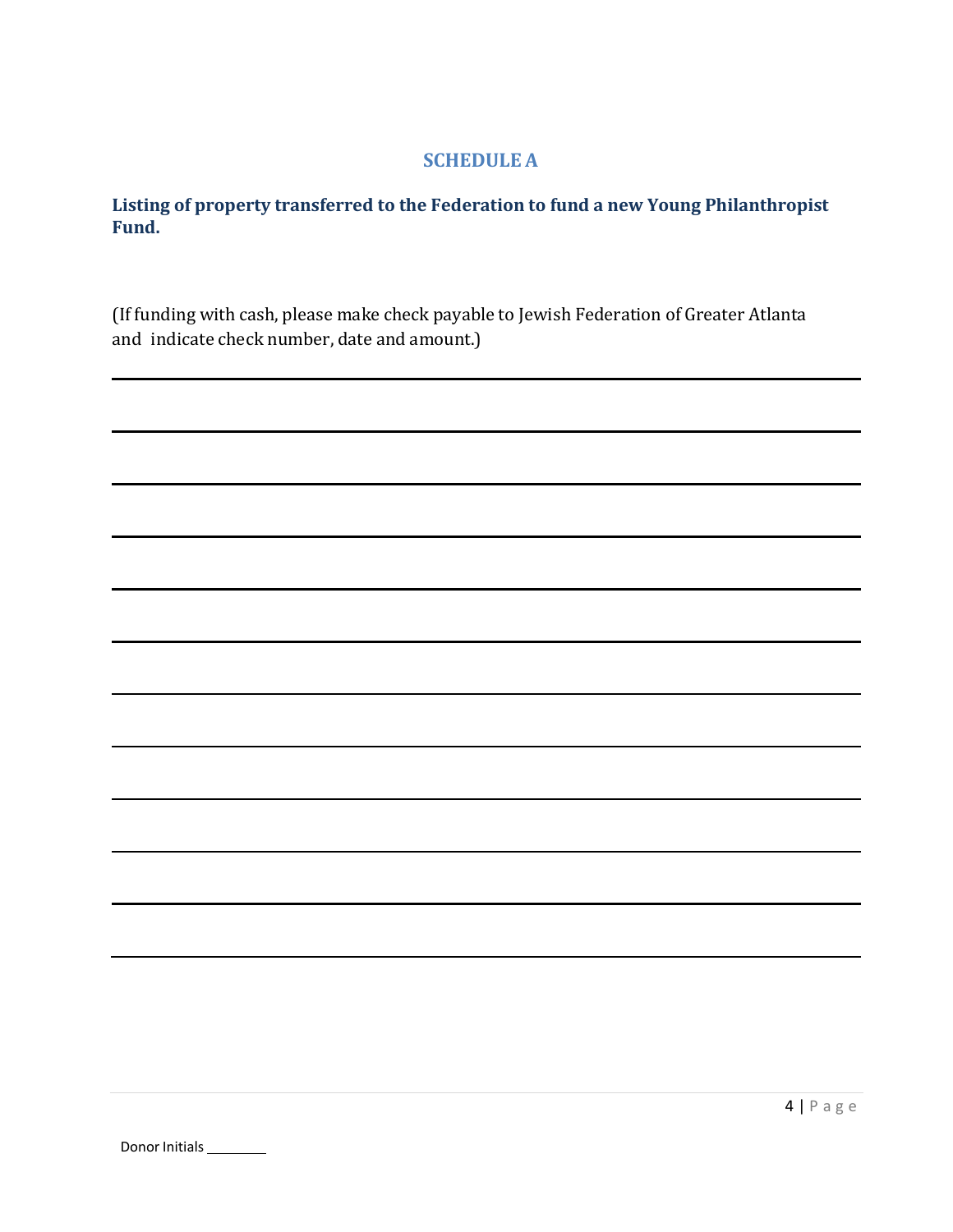#### **SCHEDULE B**

#### **Advisors and Successor Advisors**

**A. Advisors:** Recommendations from the Fund will be made by:

example and/or example and/or example and  $\frac{1}{2}$  and  $\frac{1}{2}$  and  $\frac{1}{2}$  and  $\frac{1}{2}$  and  $\frac{1}{2}$  and  $\frac{1}{2}$  and  $\frac{1}{2}$  and  $\frac{1}{2}$  and  $\frac{1}{2}$  and  $\frac{1}{2}$  and  $\frac{1}{2}$  and  $\frac{1}{2}$  and  $\frac{1}{2}$  an

**B. Successor Advisors/Disposition of the Fund:** Upon the death or disability of all of the above-named individuals, we recommend that:

\_% Fund assets be retained in the Fund with recommendations to be made by: They may establish separate funds.

| $\frac{1}{2}$ who is my/our $\frac{1}{2}$ whore $\frac{1}{2}$ whose $\frac{1}{2}$ whose $\frac{1}{2}$ whose $\frac{1}{2}$ whose $\frac{1}{2}$ whose $\frac{1}{2}$ whose $\frac{1}{2}$ whose $\frac{1}{2}$ whose $\frac{1}{2}$ whose $\frac{1}{2}$ whose $\frac{1}{2}$ whose $\frac{1$ |  |                                                                                                                                                                                                                                |  |
|---------------------------------------------------------------------------------------------------------------------------------------------------------------------------------------------------------------------------------------------------------------------------------------|--|--------------------------------------------------------------------------------------------------------------------------------------------------------------------------------------------------------------------------------|--|
| Name                                                                                                                                                                                                                                                                                  |  | Relationship                                                                                                                                                                                                                   |  |
|                                                                                                                                                                                                                                                                                       |  | Age: Address: Address: Address: Address: Address: Address: Address: Address: Address: Address: Address: Address: Address: Address: Address: Address: Address: Address: Address: Address: Address: Address: Address: Address: A |  |
|                                                                                                                                                                                                                                                                                       |  |                                                                                                                                                                                                                                |  |
|                                                                                                                                                                                                                                                                                       |  |                                                                                                                                                                                                                                |  |
|                                                                                                                                                                                                                                                                                       |  |                                                                                                                                                                                                                                |  |
|                                                                                                                                                                                                                                                                                       |  |                                                                                                                                                                                                                                |  |
| Name                                                                                                                                                                                                                                                                                  |  | Relationship                                                                                                                                                                                                                   |  |
|                                                                                                                                                                                                                                                                                       |  |                                                                                                                                                                                                                                |  |
|                                                                                                                                                                                                                                                                                       |  |                                                                                                                                                                                                                                |  |
|                                                                                                                                                                                                                                                                                       |  |                                                                                                                                                                                                                                |  |
|                                                                                                                                                                                                                                                                                       |  |                                                                                                                                                                                                                                |  |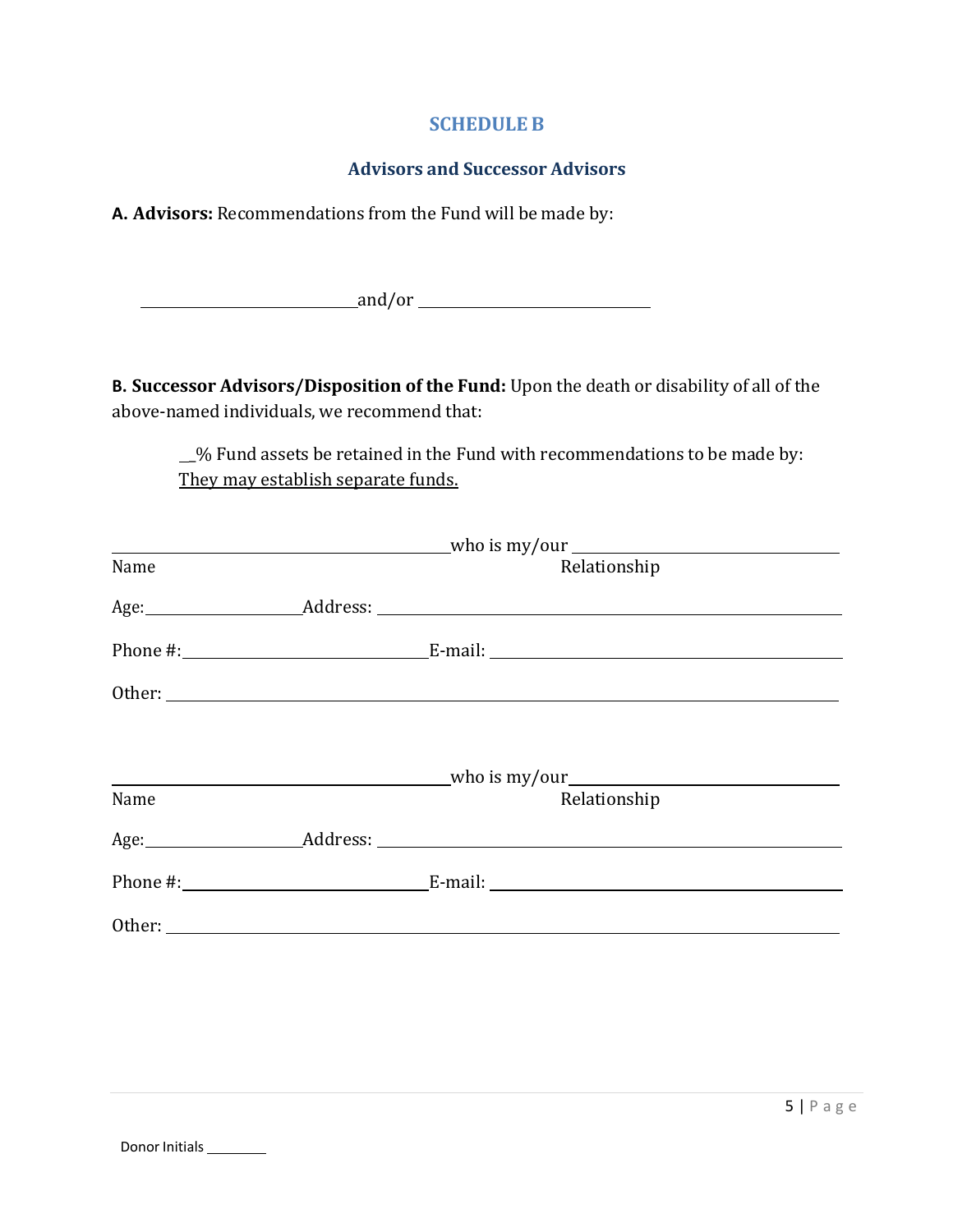| Name   |  | Relationship |  |
|--------|--|--------------|--|
| Age:   |  |              |  |
|        |  |              |  |
| Other: |  |              |  |

\_\_\_% Fund assets be transferred to Atlanta Jewish Foundation as a permanent Unrestricted Endowment.

 \_% Fund assets be transferred to Atlanta Jewish Foundation as a permanent Endowment for the Annual Campaign of Jewish Federation of Greater Atlanta.

 \_% Fund assets be transferred to Atlanta Jewish Foundation as a permanent Endowment Fund to benefit specific organizations or areas of interest.

 \_% Fund assets to be transferred to the following organizations in equal shares. Organization: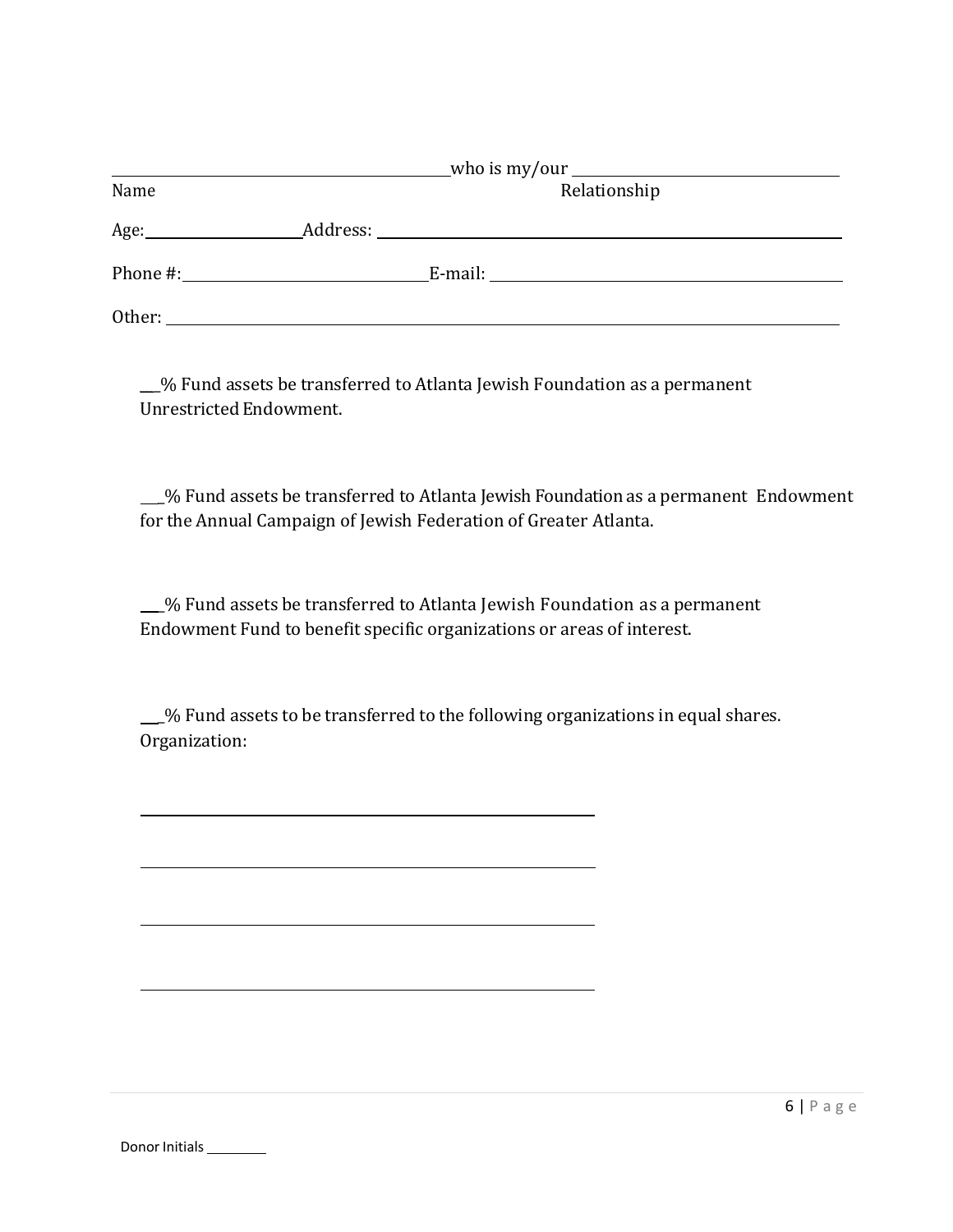# **Section 1: Demographic Data**

# **Young Philanthropist Fund Information**

The Donor of a fund has full rights to recommend grants and to elect the successors of the fund.

### **Donor**

j

| Name                   | Daytime Phone     |  |
|------------------------|-------------------|--|
| <b>Mailing Address</b> | City, State, Zip  |  |
| E-Mail                 |                   |  |
| Home Phone             | <b>Birth Date</b> |  |